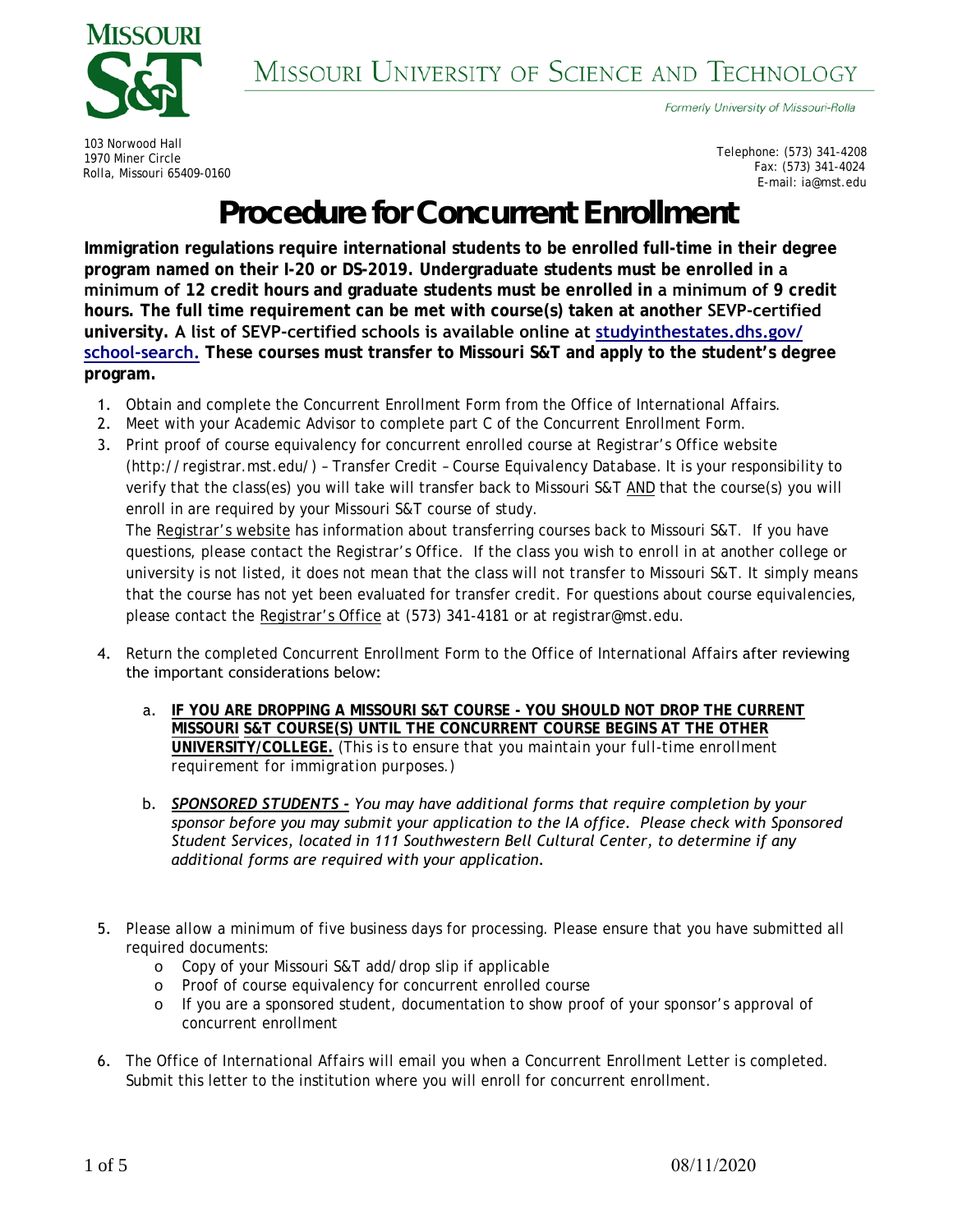**7.** To complete the concurrent enrollment process, please provide a copy of proof of registration including course name, number and number of credit hours of the concurrent enrolled institution to the Office of International Affairs. If you are enrolled less than full time at Missouri S&T, **your SEVIS record will continue to show under enrollment and you will not be registered in SEVIS until you have provided proof of registration for your concurrent enrollment. This could result in your being in invalid F-1/J-1 immigration status.**

### *IMPORTANT FOR YOUR IMMIGRATION STATUS!!! The concurrent enrollment process is NOT COMPLETE until you have submitted the proof of registration from the institution that you are enrolled for concurrent enrollment.*

### **Sample of Missouri S&T Course Equivalencies**

#### **Course Equivalency**

|                              | Columbia College - MO |           |                              | <b>Missouri University of Science and Technology</b> |              |
|------------------------------|-----------------------|-----------|------------------------------|------------------------------------------------------|--------------|
| Course /<br>Title            | <b>Hours</b>          | QTR / SEM | Applies To                   | Equivalent Course /<br><b>Equivalent Title</b>       | <b>Hours</b> |
| SPS 1900 TO CURRENT          |                       |           | General                      | <b>BIO SCI 1113</b>                                  |              |
| <b>BIO 110</b>               | 3                     | Semester  | Undergrad<br>General Biology | 3                                                    |              |
| <b>Principles Of Biology</b> |                       |           |                              |                                                      |              |
| SPS 1900 TO CURRENT          |                       |           | General                      | <b>BIO SCI 1113</b>                                  |              |
| <b>BIOL 110</b>              | 3                     | Semester  | Undergrad                    | General Biology                                      | 3            |
| Principles Of Biology        |                       |           |                              |                                                      |              |

Course Equivalency | Select Campus | Select UM Subject | Select UM Course | Select Ext School | View Results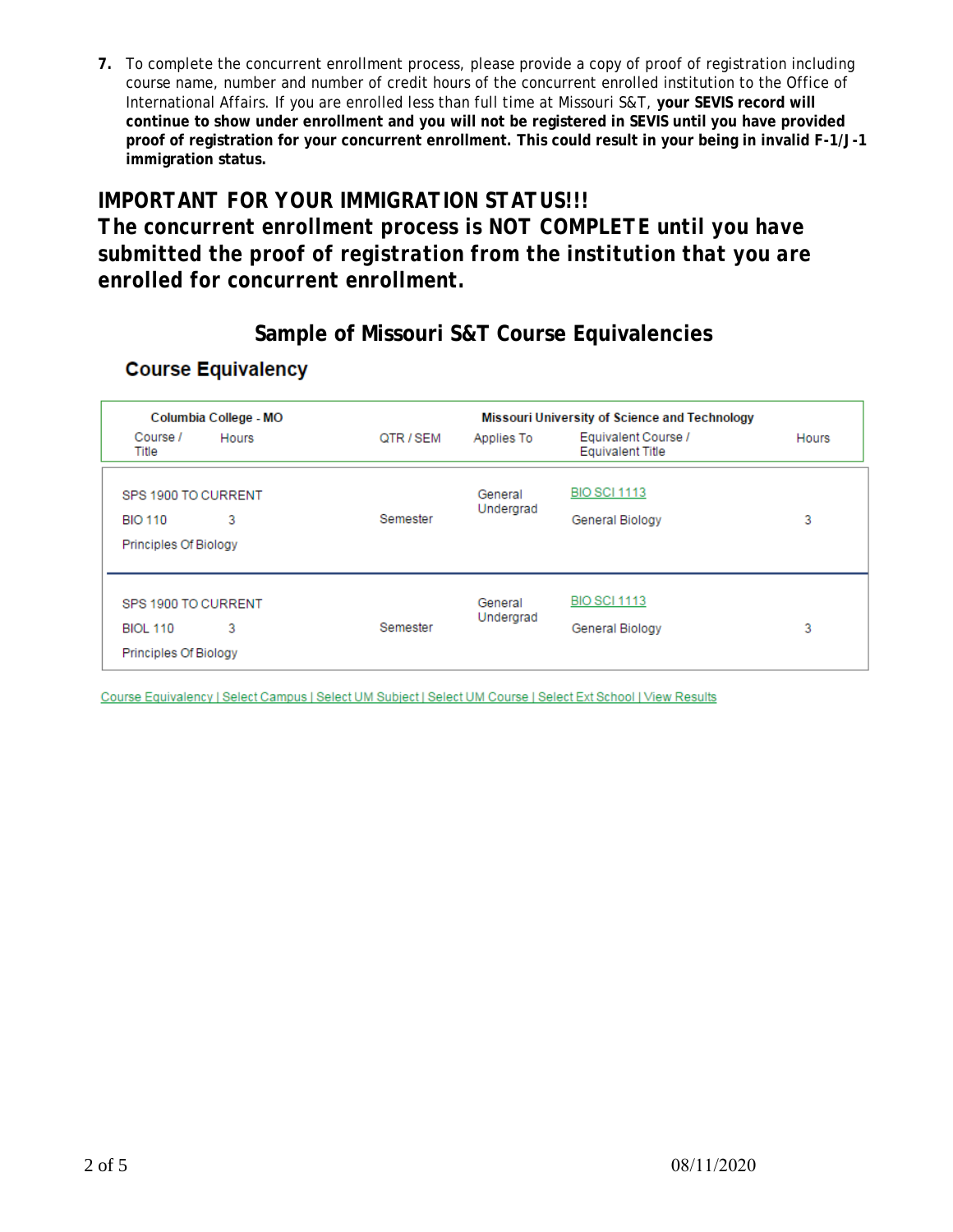# Request for Concurrent Enrollment

**Date of Request:** \_\_\_\_\_\_\_\_\_\_\_\_\_\_\_\_\_\_\_\_\_\_\_\_\_\_\_\_\_\_\_

#### **A. TO BE COMPLETED BY THE STUDENT APPLYING FOR CONCURRENT ENROLLMENT AUTHORIZATION\_\_\_\_\_\_-**

|                                                                                                                   | Student Last Name (Family):                                                                                                                                                                                 |           |           |     |                      |
|-------------------------------------------------------------------------------------------------------------------|-------------------------------------------------------------------------------------------------------------------------------------------------------------------------------------------------------------|-----------|-----------|-----|----------------------|
|                                                                                                                   | Student First Name (Given Name):                                                                                                                                                                            |           |           |     |                      |
|                                                                                                                   | Student ID:                                                                                                                                                                                                 |           |           |     |                      |
|                                                                                                                   | <b>Student Email Address:</b>                                                                                                                                                                               |           |           |     |                      |
|                                                                                                                   | Academic Department:                                                                                                                                                                                        |           |           |     |                      |
|                                                                                                                   | Degree Level                                                                                                                                                                                                | $BS \Box$ | $MS \Box$ | PhD | Full time ALI $\Box$ |
|                                                                                                                   | Semester and year current program<br>began:                                                                                                                                                                 |           |           |     |                      |
|                                                                                                                   | Projected Date of Graduation or<br>Degree Completion                                                                                                                                                        |           |           |     |                      |
|                                                                                                                   | B. Please provide information as requested below                                                                                                                                                            |           |           |     |                      |
| 1.                                                                                                                | How many credit hours are you enrolled in this semester at Missouri S&T?                                                                                                                                    |           |           |     |                      |
|                                                                                                                   |                                                                                                                                                                                                             |           |           |     |                      |
| Have you dropped any courses this semester(s)?<br>2.<br>Yes  <br>No<br>If you have, please explain the reason(s). |                                                                                                                                                                                                             |           |           |     |                      |
|                                                                                                                   |                                                                                                                                                                                                             |           |           |     |                      |
| 3.                                                                                                                | Have you ever been enrolled in less than the number of hours required to<br>remain in valid immigration status? (minimum of 12 for undergraduates,<br>minimum of 9 for graduates) Yes $\vert \ \vert$<br>No |           |           |     |                      |
|                                                                                                                   | If you have ever been under enrolled, please explain the circumstances.                                                                                                                                     |           |           |     |                      |
|                                                                                                                   |                                                                                                                                                                                                             |           |           |     |                      |
|                                                                                                                   |                                                                                                                                                                                                             |           |           |     |                      |
| 4.                                                                                                                | Please provide the name and telephone number of the educational institution for                                                                                                                             |           |           |     |                      |
|                                                                                                                   | which you are requesting concurrent enrollment.                                                                                                                                                             |           |           |     |                      |
|                                                                                                                   |                                                                                                                                                                                                             |           |           |     |                      |
|                                                                                                                   |                                                                                                                                                                                                             |           |           |     |                      |
| 5.                                                                                                                | Beginning and ending term dates of the course(s) for which you are requesting concurrent enrollment.                                                                                                        |           |           |     |                      |
|                                                                                                                   | Term Begin date: ________________________Term End Date: ________________________                                                                                                                            |           |           |     |                      |
|                                                                                                                   |                                                                                                                                                                                                             |           |           |     |                      |

*----------Please see back----------*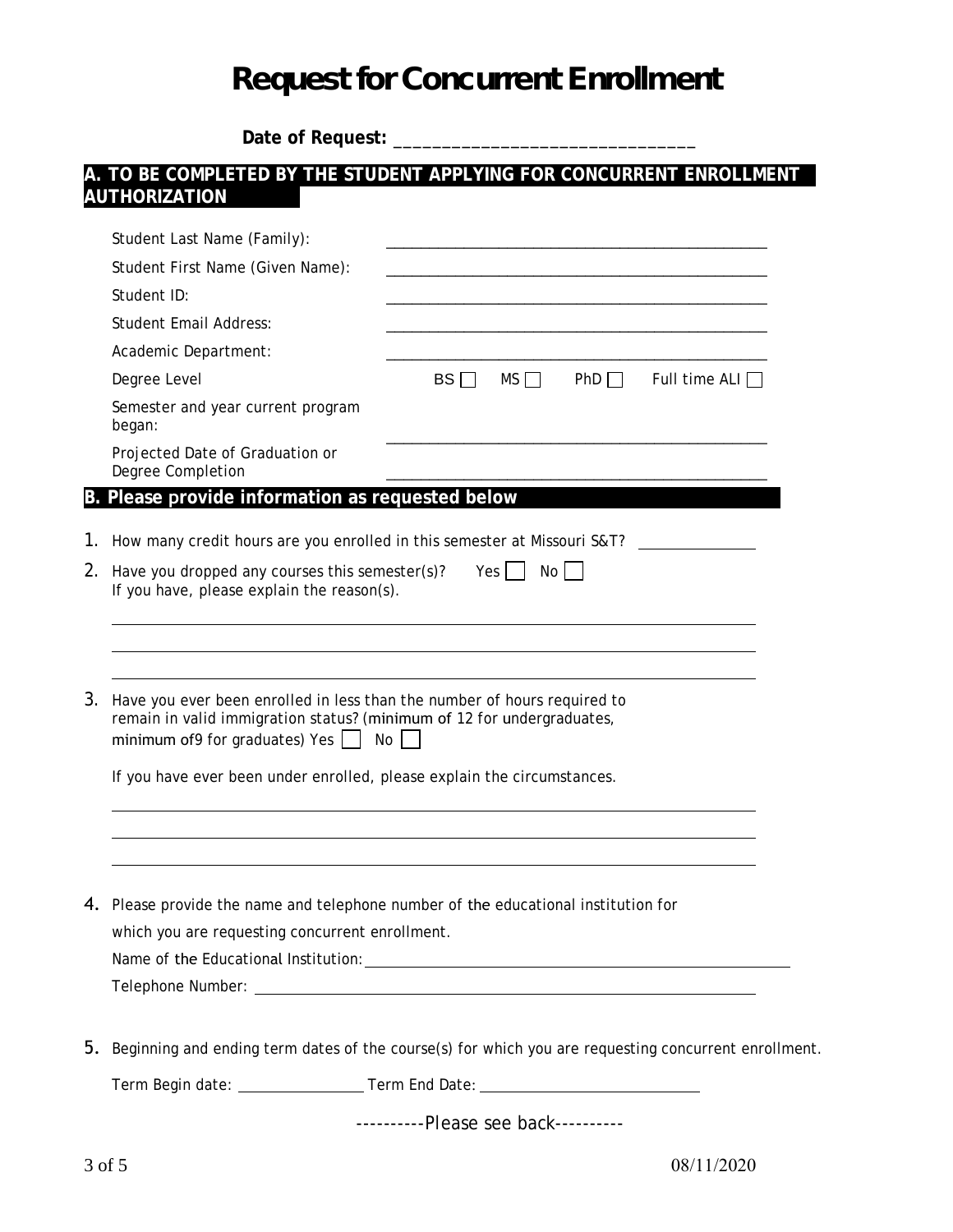6. Please provide the course(s) information:

| Concurrent Enrolling University / College | <b>Corresponding Missouri S&amp;T</b> |
|-------------------------------------------|---------------------------------------|
| <b>Course Information</b>                 | <b>Course Information</b>             |
| Course 1:                                 |                                       |
| Course 2:                                 |                                       |

7. To complete your request for concurrent enrollment, you **MUST** submit to the Office of International Affairs an enrollment letter or proof of registration from the institution that you are taking the above course(s). The enrollment letter or proof of registration must include the name, course number and number of credit hours.

## **C. TO BE COMPLETED BY THE ACADEMIC ADVISOR OF THE STUDENT APPLYING FOR THE AUTHORIZATION**

**By signing below, the academic advisor agrees the course(s) above is/are eligible for transfer to Missouri S&T and meet outstanding requirement(s) for the student's degree program.**

| Signature of Academic Advisor:                     |                                                            |
|----------------------------------------------------|------------------------------------------------------------|
| Print Name:                                        |                                                            |
| Date:                                              |                                                            |
| Please indicate the following under items 1 and 2: |                                                            |
| Will transfer<br>1.                                | Will not transfer                                          |
| Recommended<br>2.                                  | Not Recommended<br>Deny, please provide explanation below. |
| Comments:                                          |                                                            |
|                                                    |                                                            |
|                                                    |                                                            |
|                                                    |                                                            |
|                                                    |                                                            |
|                                                    |                                                            |